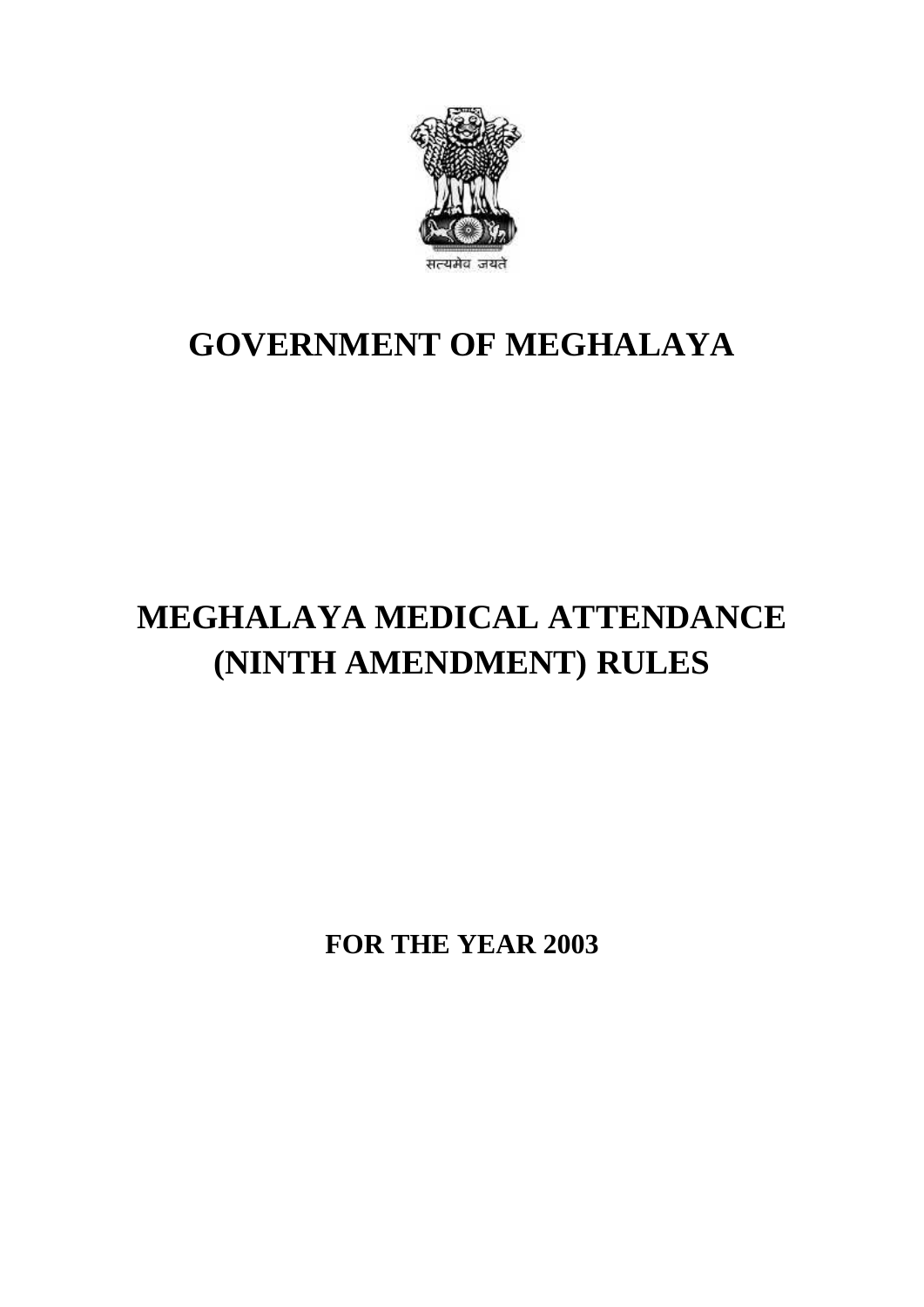### **GOVERNMENT OF MEGHALAYA HEALTH AND FAMILY WELFARE DEPARTMENT**

**….**

ORDERS BY THE GOVERNOR

#### **NOTIFICATION**

#### The  $4<sup>th</sup>$  February, 2003

NOTIFICATION<br>The 4<sup>th</sup> February, 2003<br>No. Health.54/99/Pt.I/5:- In exercise of the powers conferred by the proviso to Article 309 of<br>the Constitution, the Governor of Meghalaya is pleased to make the following rules furthe amend the Meghalaya Medical Attendance Rules, 1981, namely:- 1. Short title and commencement – (1) These rules may be called the Meghalaya Medical Attendance Rules, 1981, namely:-<br>1. Short title and commencement – (1) These rules may be called the Meghalaya Medical Attendance (Ninth

- Medical Attendance (Ninth Amendment) Rules, 2003
	- (2) They shall come into force at once.
- Medical Attendance (Ninth Amendment) Rules, 2003<br>
(2) They shall come into force at once.<br>
2. Addition of new clause to Sub-Rule (3) of Rule 10 In Sub-Rule (3) of Rule 10 of the<br>
Meghalaya Medical Attendance Rules, 1981, clause (ai) shall be added, namely:-

"(ai) Shillong Medical College and Hospital Shillong.

Sd/- (P.S.Dkhar, MCS.,) Deputy Secretary to the Govt. of Meghalaya, Health & Family Welfare Department.

….

Memo No.Health.54/99/Pt.I/5-A,<br>Copy forwarded to:-

....<br>Memo No.Health.54/99/Pt.I/5-A, Dt. Shillong, the 4<sup>th</sup> February, 2003<br>Copy forwarded to:-

1) The Director of Printing & Stationery, Meghalaya, Shillong for favour of publication must be Director of Printing & Stationery, Meghalaya, Shillong for favour of publication in the Meghalaya Gazette.